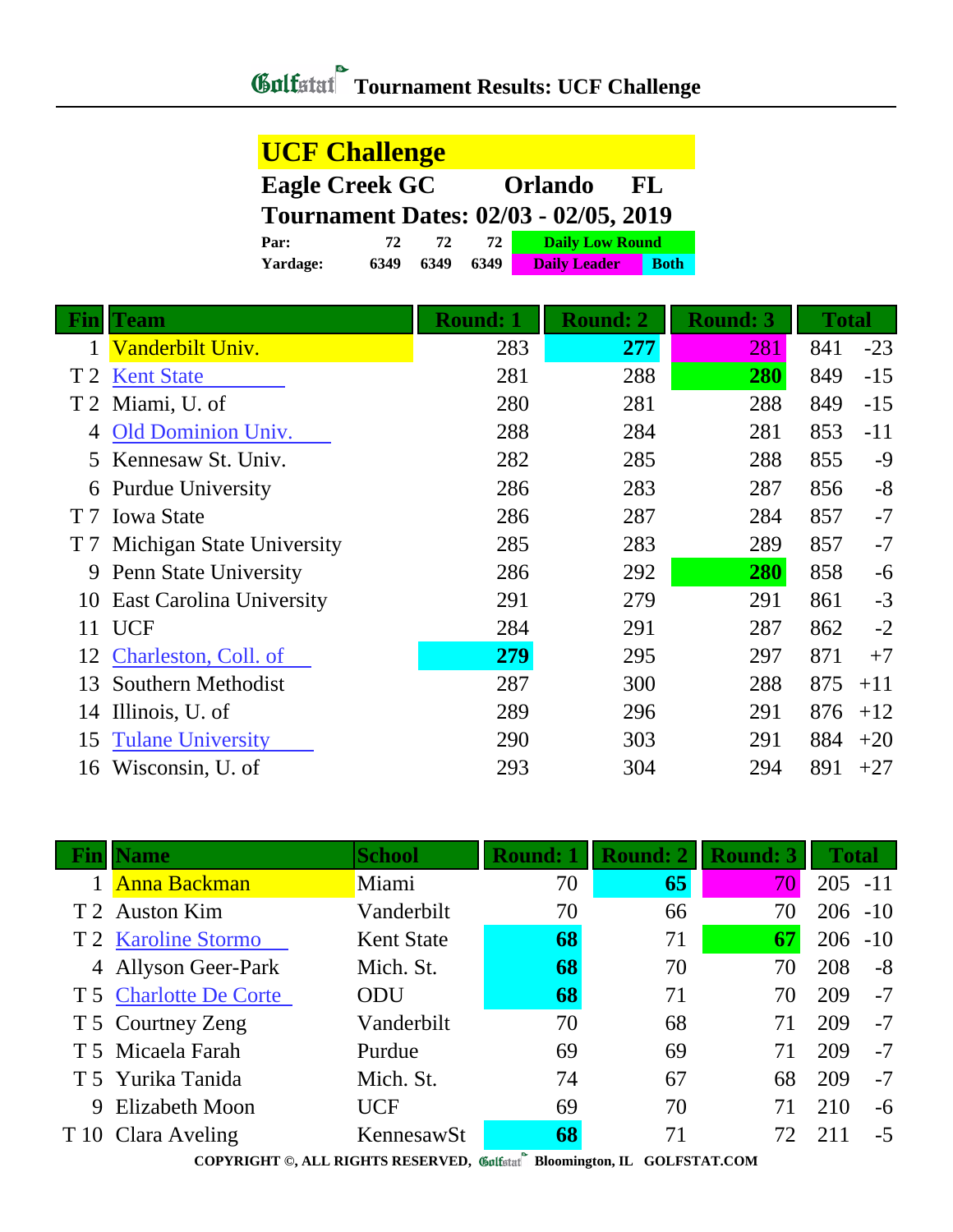| Gulfstat Tournament Results: UCF Challenge |  |
|--------------------------------------------|--|

| Fin  | <b>Name</b>                 | <b>School</b>     | <b>Round: 1</b> | <b>Round: 2</b> | <b>Round: 3</b> | <b>Total</b> |      |
|------|-----------------------------|-------------------|-----------------|-----------------|-----------------|--------------|------|
|      | T 10 Renate Grimstad        | Miami             | 69              | 68              | 74              | 211          | $-5$ |
| T 12 | Jackie Rogowicz             | Penn State        | 69              | 72              | 71              | 212          | $-4$ |
| T 12 | Jana Melichova              | ODU               | 73              | 71              | 68              | 212          | $-4$ |
| T 12 | Maria Balcazar              | <b>UCF</b>        | 70              | 72              | 70              | 212          | $-4$ |
|      | T 15 Brigitte Dunne         | <b>SMU</b>        | 68              | 74              | 71              | 213          | $-3$ |
| T 15 | <b>Chloe Thornton</b>       | KennesawSt        | 72              | 69              | 72              | 213          | $-3$ |
|      | T 15 Morgan Baxendale       | Vanderbilt        | 72              | 72              | 69              | 213          | $-3$ |
| T 15 | Tagl Jeeravivitaporn        | <b>Iowa State</b> | 71              | 72              | 70              | 213          | $-3$ |
| T 15 | <b>Thita Pakdeesettakul</b> | <b>Kent State</b> | 71              | 71              | 71              | 213          | $-3$ |
| T 20 | Danielle DuToit             | Purdue            | 71              | 71              | 72              | 214          | $-2$ |
|      | T 20 Dorthea Forbrigd       | <b>ECU</b>        | 71              | 67              | 76              | 214          | $-2$ |
|      | T 20 Megan McLean           | Penn State        | 72              | 71              | 71              | 214          | $-2$ |
|      | T 20 Melati Putri           | Purdue            | 74              | 69              | 71              | 214          | $-2$ |
|      | T 24 Chayani Wangmahaporn   | <b>Iowa State</b> | 71              | 74              | 70              | 215          | $-1$ |
|      | T 24 Kory Nielsen           | <b>Kent State</b> | 72              | 71              | 72              | 215          | $-1$ |
| T 26 | Amelia Mehmet Grohn         | <b>Iowa State</b> | 74              | 70              | 72              | 216          | E    |
|      | T 26 Chinatsu Kobayashi     | <b>UCF</b>        | 75              | 69              | 72              | 216          | E    |
|      | T 26 Kathryn Carson         | <b>ECU</b>        | 71              | 72              | 73              | 216          | E    |
|      | T 26 Kennedy Pedigo         | <b>SMU</b>        | 70              | 74              | 72              | 216          | E    |
| T 26 | Kristyna Frydlova           | Miami             | 69              | 74              | 73              | 216          | E    |
| T 26 | <b>Leah Onosato</b>         | ODU               | 69              | 72              | 75              | 216          | E    |
| T 26 | <b>Pimnipa Panthong</b>     | <b>Kent State</b> | 70              | 73              | 73              | 216          | E    |
|      | T 33 Abbey Carlson          | Vanderbilt        | 71              | 75              | 71              | 217          | $+1$ |
|      | T 33 Abigail Portyrata      | ODU               | 72              | 70              | 75              | 217          | $+1$ |
|      | T 33 Clarissa von Stosch    | Charleston        | 70              | 72              | 75              | 217          | $+1$ |
|      | T 33 Kate Law               | ECU               | 76              | 68              | 73              | 217          | $+1$ |
|      | T 33 Katie Hallinan         | Illinois          | 72              | 71              | 74              | 217          | $+1$ |
|      | T 33 Madelein Herr          | Penn State        | 71              | 75              | 71              | 217          | $+1$ |
|      | T 33 Medy Thavong           | KennesawSt        | 71              | 72              | 74              | 217          | $+1$ |
|      | T 33 Michaela Finn          | <b>Kent State</b> | 72              | 74              | 71              | 217          | $+1$ |
|      | T 33 Savanah Goodman        | Charleston        | 73              | 71              | 73              | 217          | $+1$ |
|      | T 42 Alyssa Lamoureux       | <b>UCF</b>        | 72              | 75              | 71              | 218          | $+2$ |
|      | T 42 Anna Hack              | <b>UCF</b>        | 69              | 74              | 75              | 218          | $+2$ |
|      | T 42 Cara Basso             | Penn State        | 72              | 77              | 69              | 218          | $+2$ |
|      | T 42 Haydyn Gibson          | Tulane            | 75              | 70              | 73              | 218          | $+2$ |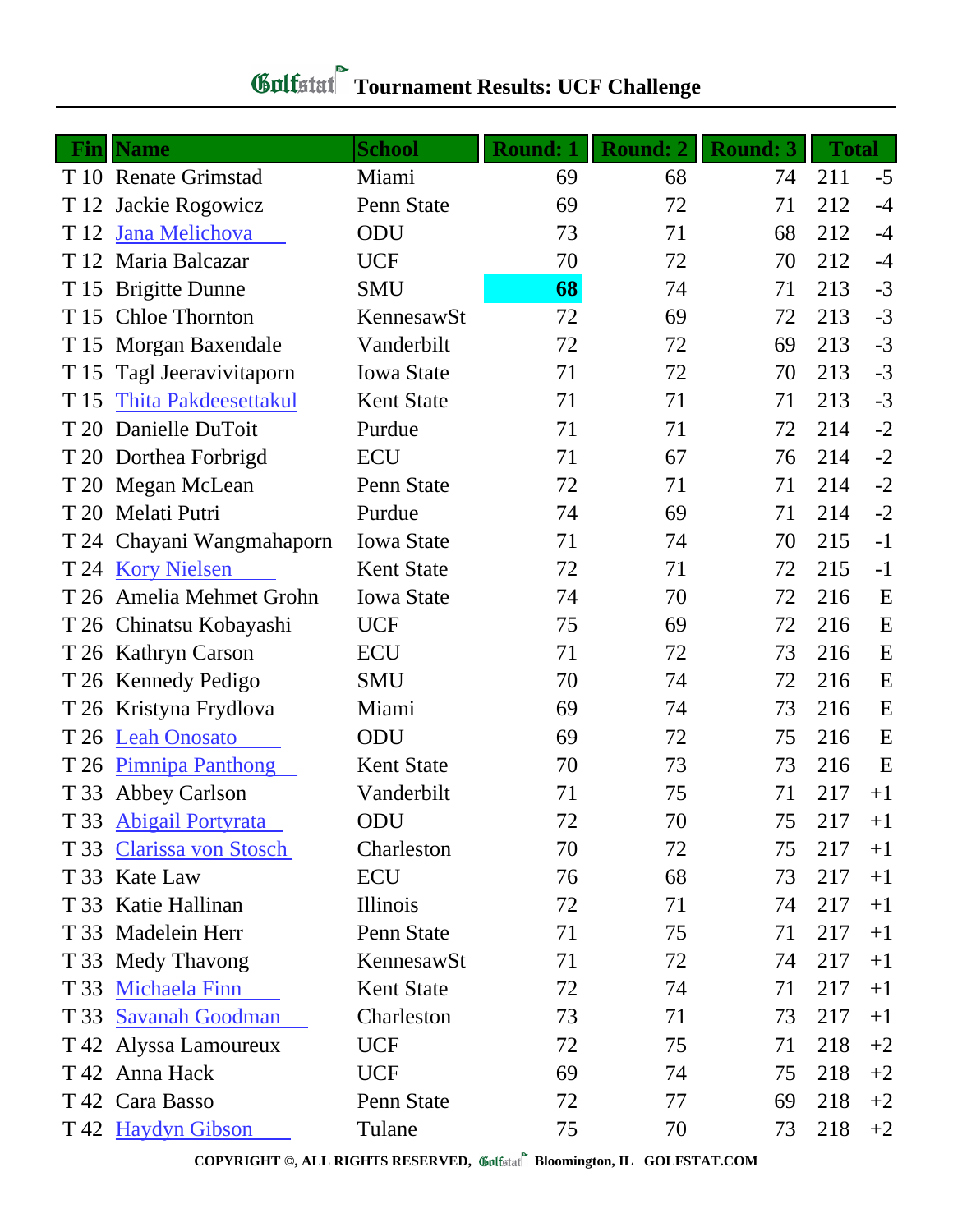## **Tournament Results: UCF Challenge**

|                 | <b>Fin</b> Name            | <b>School</b>     | <b>Round: 1</b> | <b>Round: 2</b> | <b>Round: 3</b> | <b>Total</b> |      |
|-----------------|----------------------------|-------------------|-----------------|-----------------|-----------------|--------------|------|
|                 | T 42 Kornkamol Sukaree     | Illinois          | 71              | 75              | 72              | 218          | $+2$ |
| T 42            | <b>Olivia Hamilton</b>     | Charleston        | 68              | 76              | 74              | 218          | $+2$ |
|                 | T 42 Roanne Tomlinson      | KennesawSt        | 73              | 73              | 72              | 218          | $+2$ |
|                 | T 49 Alanna Campbell       | <b>Iowa State</b> | 72              | 71              | 76              | 219          | $+3$ |
|                 | T 49 Carley Cox            | <b>ECU</b>        | 73              | 74              | 72              | 219          | $+3$ |
| T 49            | <b>Charlotte Charrayre</b> | KennesawSt        | 71              | 76              | 72              | 219          | $+3$ |
| T 49            | <b>Chloe Salort</b>        | <b>Kent State</b> | 75              | 73              | 71              | 219          | $+3$ |
|                 | T 49 Crystal Wang          | Illinois          | 71              | 75              | 73              | 219          | $+3$ |
| T <sub>49</sub> | Jennifer Rosenberg         | Tulane            | 68              | 78              | 73              | 219          | $+3$ |
| T <sub>49</sub> | <b>Jodee Tindal</b>        | Charleston        | 69              | 74              | 76              | 219          | $+3$ |
| T <sub>49</sub> | <b>Joy Chou</b>            | <b>Iowa State</b> | 72              | 75              | 72              | 219          | $+3$ |
| T <sub>49</sub> | Louise Yu                  | Vanderbilt        | 76              | 71              | 72              | 219          | $+3$ |
|                 | T 49 Macarena Aguilera     | Miami             | 72              | 76              | 71              | 219          | $+3$ |
| T 49            | <b>Victoria Huskey</b>     | Charleston        | 72              | 75              | 72              | 219          | $+3$ |
| T 60            | <b>Claire Fitzgerald</b>   | Wisconsin         | 69              | 76              | 75              | 220          | $+4$ |
| T <sub>60</sub> | <b>Sana Tufail</b>         | ODU               | 75              | 76              | 69              | 220          | $+4$ |
| T 60            | Sarah Willis               | Penn State        | 73              | 78              | 69              | 220          | $+4$ |
|                 | T 63 Cova SanJuan          | Purdue            | 73              | 74              | 74              | 221          | $+5$ |
|                 | T 63 Lauren Waller         | Penn State        | 74              | 72              | 75              | 221          | $+5$ |
|                 | T 63 Paz Marfa             | Mich. St.         | 74              | 72              | 75              | 221          | $+5$ |
| T 63            | <b>Siranon Shoomee</b>     | <b>ECU</b>        | 76              | 72              | 73              | 221          | $+5$ |
|                 | T 63 Sydney Naro           | Mich. St.         | 77              | 72              | 72              | 221          | $+5$ |
|                 | T 68 Ana Laura Collado     | <b>UCF</b>        | 73              | 74              | 75              | 222          | $+6$ |
|                 | T 68 Ana Paula Ramirez     | <b>SMU</b>        | 76              | 73              | 73              | 222          | $+6$ |
|                 | T 68 Haylin Harris         | Mich. St.         | 71              | 75              | 76              | 222          | $+6$ |
|                 | T 68 Inez Wanamarta        | Purdue            | 73              | 76              | 73              | 222          | $+6$ |
|                 | T 68 Lauren Guiao          | Purdue            | 77              | 74              | 71              | 222          | $+6$ |
|                 | T 68 Noemie Sudron         | ODU               | 76              | 72              | 74              | 222          | $+6$ |
|                 | T 68 Valery Plata          | Mich. St.         | 72              | 74              | 76              | 222          | $+6$ |
| T 75            | <b>Anna Rottluff</b>       | Charleston        | 73              | 74              | 76              | 223          | $+7$ |
| T 75            | Jessica Reinecke           | Wisconsin         | 74              | 75              | 74              | 223          | $+7$ |
| T 77            | Ali Morallos               | Illinois          | 75              | 77              | 72              | 224          | $+8$ |
| T 77            | Claudia De Antonio         | Miami             | 75              | 74              | 75              | 224          | $+8$ |
|                 | T 77 Gabrielle Tomeo       | Wisconsin         | 75              | 74              | 75              | 224          | $+8$ |
|                 | T 80 Bing Singh sumalee    | Illinois          | 75              | 75              | 75              | 225          | $+9$ |